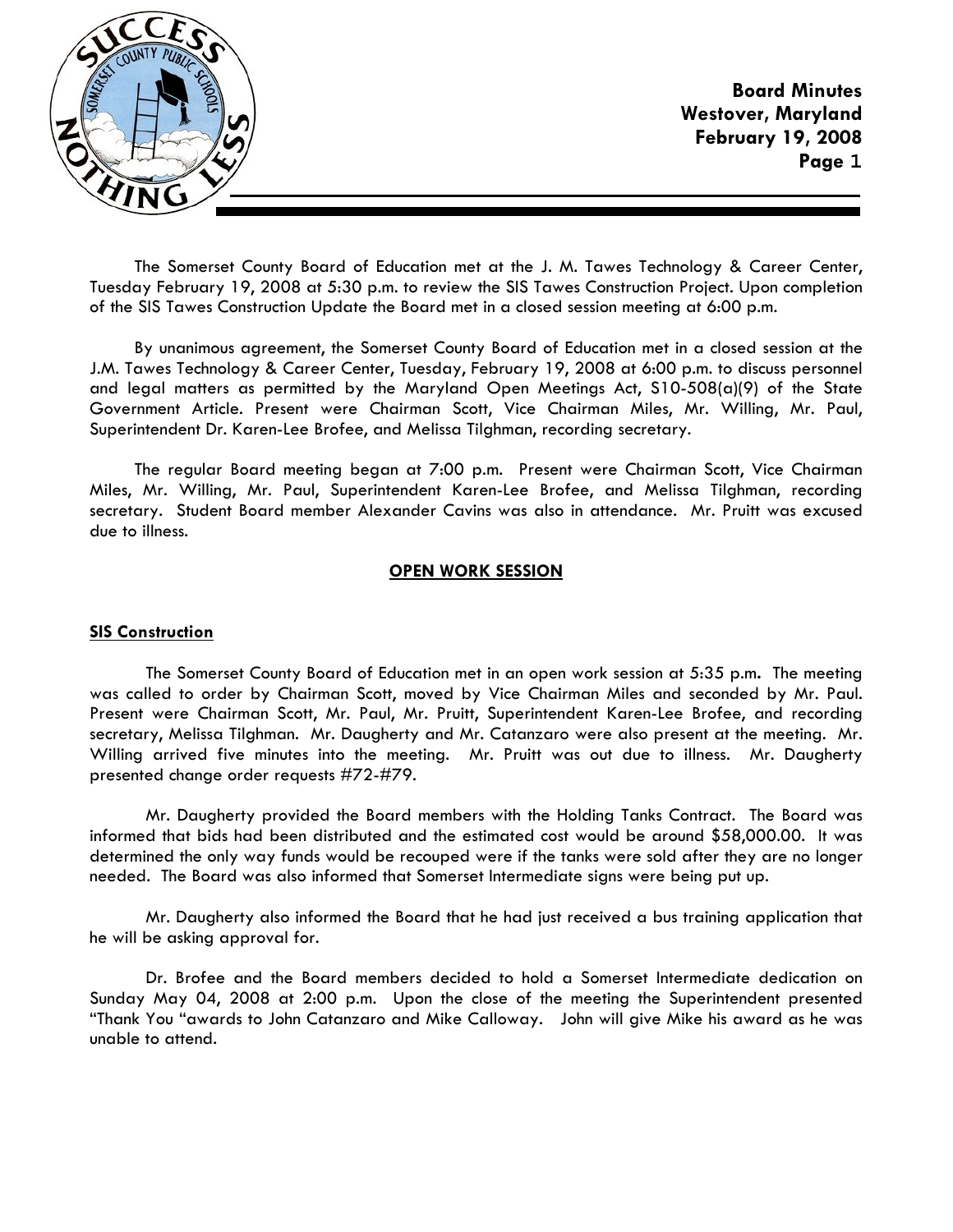# **REGULAR SESSION AGENDA**

#### **1. Call to Order**

The meeting was called to order by Dr. Brofee at 7:00 p.m.

# **2. Roll Call**

The roll was called by Melissa Tilghman indicating that four Board members and the Superintendent were present. Mr. Pruitt was out due to illness. Student Board Members Alexander Cavins was also present. Chatriece Lawson was unable to attend due to an afterschool activity.

#### **3. Declaration of Quorum**

Chairman Scott declared a quorum to be present.

### **4. Pledge of Allegiance**

Chairman Scott led the Board in the Pledge of Allegiance

#### **5. Approval of Minutes**

A motion was called for by Chairman Scott, moved by Mr. Willing and seconded by Vice Chairman Miles to approve the minutes of January 15, 2008. The vote was unanimous.

### **6. Adoption of Agenda**

 A motion was called for by Chairman Scott, moved by Mr. Willing, seconded by Vice Chairman Miles and passed to adopt the agenda as presented. The vote was unanimous.

### **7. Recognition of a Job Well Done – SPN Construction Management**

 Dr. Brofee presented Mr. Catanzaro and Mr. Calloway an award thanking them for all their hard work and to show our appreciation for a job well done. This was done in the Open Work Session.

### **8**. **Woodson Elementary Food Services Recognition**

 Dr. Brofee recognized MariJean Crocket, Gertrude Johanning, Laurie Sterling, Peggy Ward, Pat Ward, and Darlene Wilson for showing their dedication to Woodson Elementary School by having a perfect attendance record since the beginning of school. All were presented with a small attendance pin and a group certificate. The Board members thanked each person for their dedication to the Somerset County Public School System.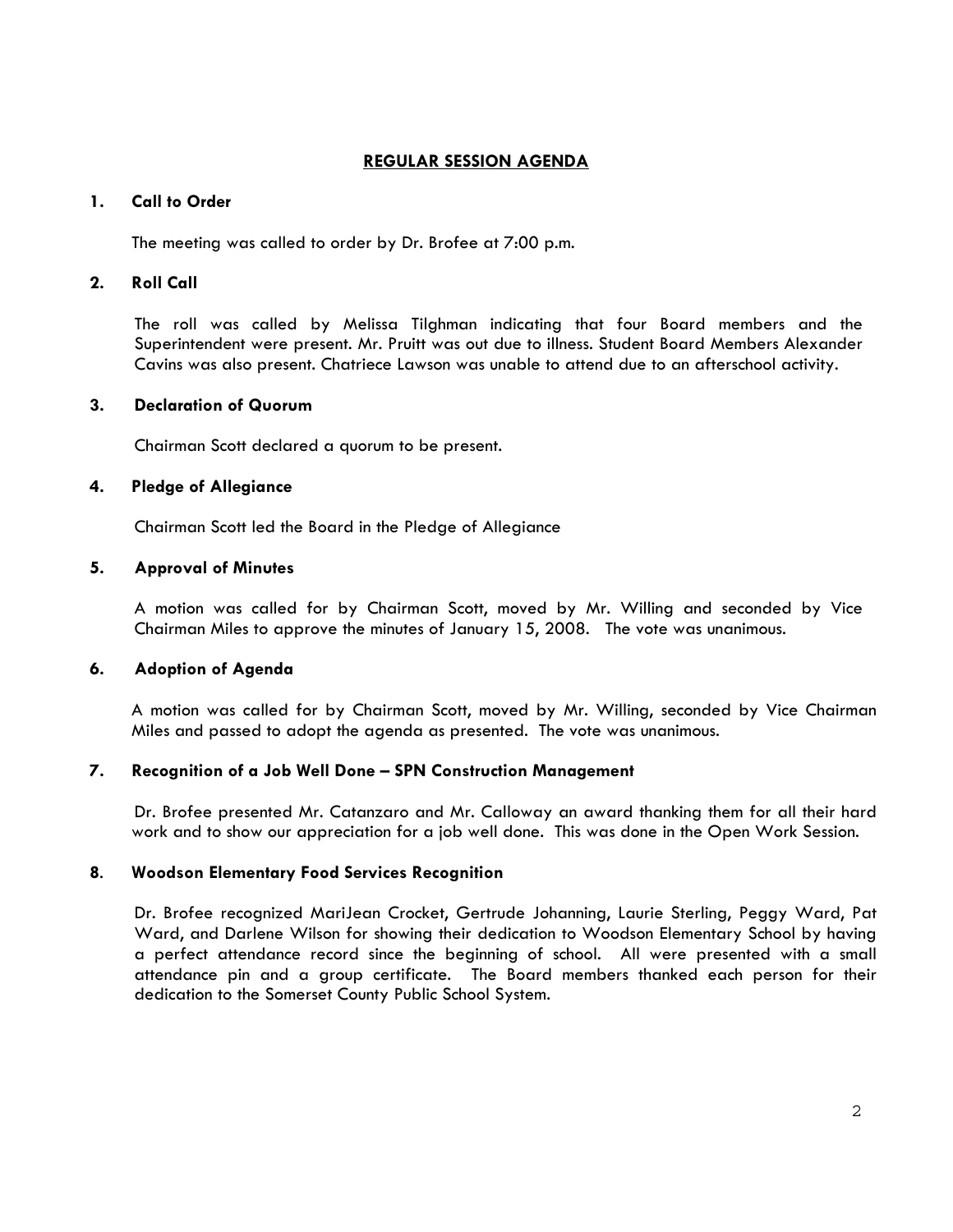## **9. Student Board Members' Reports**

 Student Board member Alexander Cavins provided the Board with on enlightening informational report. The Gear Up program was a success, 138 attended the Family Math Night, and the Parent Advisory Committee continues to meet. Mr. Cavins also announced that he had just finished working in the Page Program at the White House and that he has been excepted to West Point Military School for the class of 2012.

## **10. Eastern Shore Association of Student Council Technology Level III Recognition**

Mr. Elebash shared with the Board that Tierra Collins, a Washington High student and Ms. Vestina Davis had attended the Eastern Shore Association of Student Council two day conference where Tierra was awarded for being chosen as the public speaker at the conference. Tierra was unable to attend as she was involved in a school activity at Washington High School. The Board asked Mr. Elebash to send Tierra their congratulations.

## **11. Greenwood Elementary School Report**

Mrs. O'neal presented the Board member with an update on the progress of Greenwood Elementary School. The Board was informed that the IEP students were making great progress with DiBels testing and scores were increasing. With the split 90 minute reading block teachers are able to work with fewer students at a time which has proven to be very beneficial to the students. GES held a "Girls Night Out" that was very successful. A "Gentleman's Club" has also been created at the school where young males are shown how to be respectful, achieve, and become good role models and the first Family Reading Night was successful with a great turnout. There is a multicultural night activity planned for Friday, February 29, 2008 at GES in which everyone is invited to attend. The Board members thanked Mrs. O'Neal for her report.

# **12. United Way**

Mr. Bloodsworth presented the United Way contributions report for year 2007. Last year contributions totaled \$6,244.00, but have nearly doubled for 2007 with a contribution total of over \$12,015.00. Greenwood Elementary School was the highest donating school and Deal Island Elementary had the greatest number of participants. Mr. Bloodsworth thanked Vicki Nelson for her help. Somerset Intermediate School won the United Way dessert party for having the most improved contribution participation. Mr. Bloodsworth introduced Ms. Lynn Houston, United Way representative. Ms. Houston thanked SCPS for its contribution and made SCPS aware that our donations provide help for local families. Thank you plaques were provided to each participating school.

### **13. DAR Essay Contest Winner**

Mr. Bloodsworth introduced Barbara Bloodsworth, DAR Essay Coordinator. Mrs. Bloodsworth provided an explanation of what the essay was about and how the winner was chosen. This year's winner was Devin Marshall, an  $8<sup>th</sup>$  grader at CAHS. The essay topic was Spying in the American Revolution, "I Spy Espionage". Devin read his essay to the Board members. The Board members thanked Devin and Mrs. Bloodsworth for a job well done.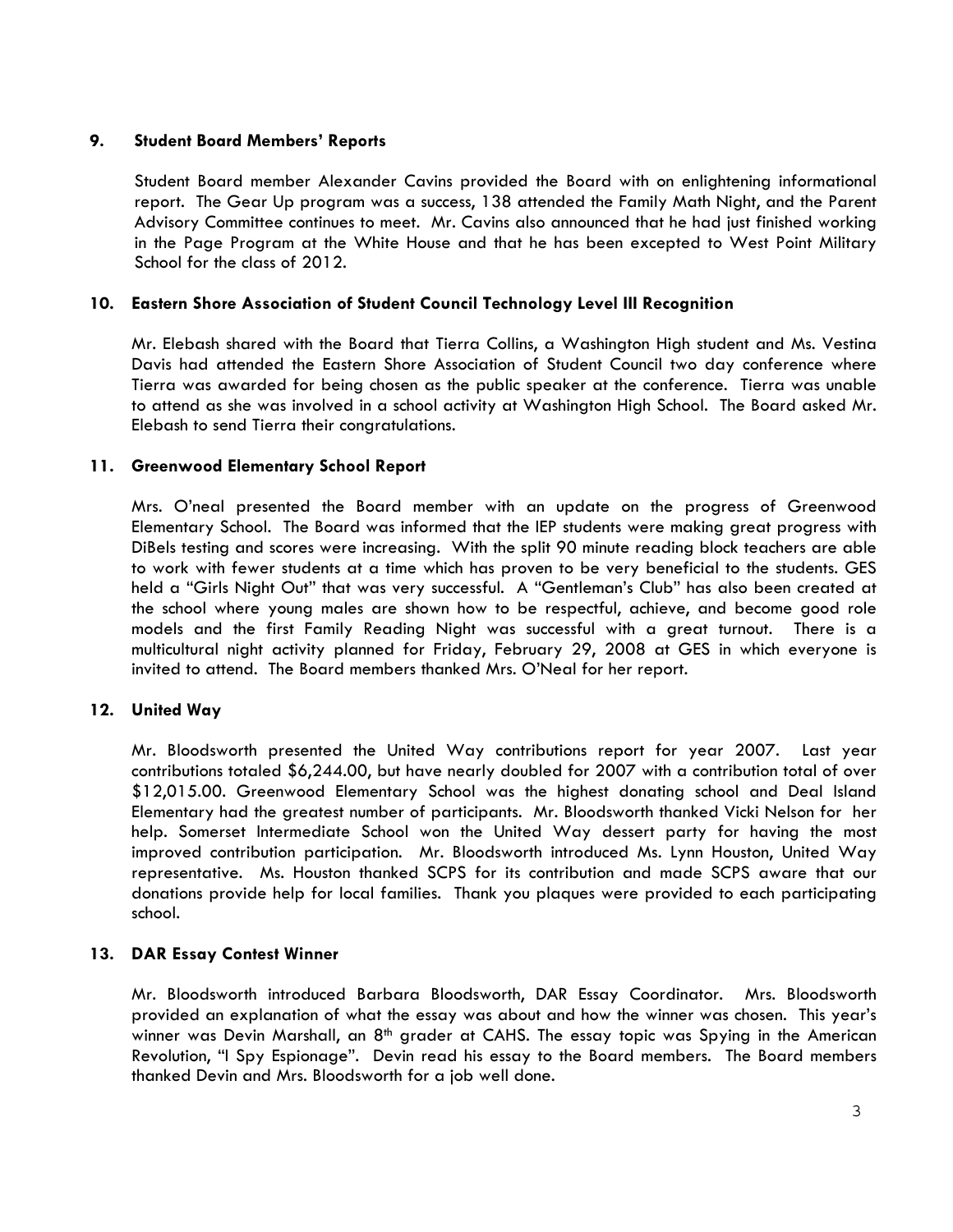# **14. Public Participation**

First on the agenda for public participation was Annette Kenney. Ms. Kenney addressed the Board with concerns and issues of her daughter, Timara Kenney at Crisfield High School. Chairman Scott, with all Board members agreeing, that Ms. Kenney wait to speak on the issues with her daughter, Timara, at her appeal. Ms. Kenney thanked the Board members with the understanding her concerns would be addressed at the appeal meeting.

Alexander Cavins and Billy Ward spoke to the Board asking for approval to plan the 2008 senior trip to Myrtle Beach on  $03/18/08 - 03/21/08$  or  $05/29/08 - 06/01/08$ . The students were advised that trip approvals are made by the coordinating teacher and are approved by Mr. Bloodsworth. The students thanked the Board members for the information.

Crisfield High School's Parent Advisory Council addressed the Board. Laurie Trooper-Curtis spoke to the Board with concerns regarding ongoing issues at Crisfield Academy and High School and concerns relating to the Crisfield High School dance that was held. Mrs. Trooper Curtis feels that SCPS students have the opportunity to learn more. PAC would like to see more afterschool activities held. Bus issues and the concern of the  $8<sup>th</sup>$  grade students walking around with  $12<sup>th</sup>$  grade students have been addressed by the school administrators. Parents are still concerned with disruptive classroom behavior and feels that students should be removed from class. Chairman Scott commended PAC for being active in student learning.

As a response for increased afterschool activities, Dr. Brofee informed the PAC group that schools are given stipends for these programs. Mrs. Trooper-Curtis informed the Board that the goal of the PAC is to provide ongoing productive learning for all students.

### **OLD BUSINESS**

### **15. FACILITIES AND TRANSPORTATION**

A motion was called for by Chairman Scott, moved by Mr. Willing, and seconded by Vice Chairman Miles to approve the change order requests presented by Mr. Daugherty.

It was moved by Mr. Willing, seconded by Mr. Paul and passed to approve the contract with P&A, LLC for the installation of sewage holding tanks at Somerset Intermediate School.

### **Instructional Report**

Mr. Bloodsworth presented the 2008-2009 school calendar for approval. It was a split decision amongst the Board members. It was moved by Vice Chairman Miles and seconded by Mr. Pruitt to approve Calendar A. It was moved by Mr. Paul and seconded by Mr. Willing to approve Calendar C. Dr. Brofee will take a phone poll during the following week for Board's final decision.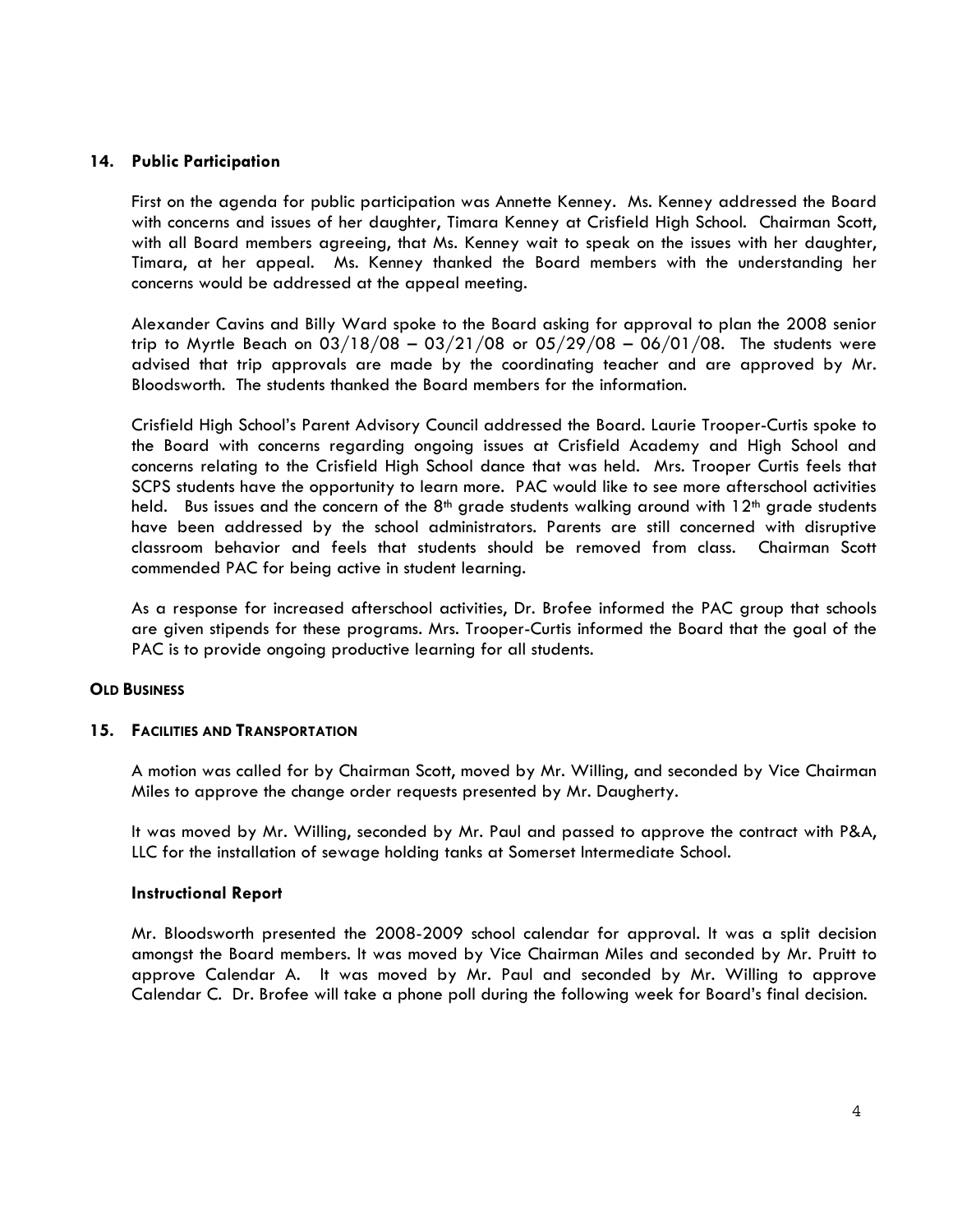### **Policies**

It was moved by Vice Chairman Miles, seconded by Mr. Paul, and passed to approve the tabling of Policy #700-03 (Conflict of Interest) and Policy #100-3 (Ethics Regulations). There will be more revisions made to these policies.

## **NEW BUSINESS**

### **16**. **Finance**

 Mrs. Miller presented audit bid requests. The board decided they will take a week to generate any questions they have before making a final decision.

### **Finance Report**

## **Monthly Finance and Food Service Reports**

Mrs. Miller provided the Board with the monthly finance and food service reports. The Food service report had a shortage due to staff illness and increase cost in substitutes. Chairman Scott thanked her for her reports.

## **Superintendent's Budget**

Dr. Brofee presented the proposed FY2009 School Budget showing its alignment with the Master Plan. The presentation listed the Master Plan strategies and areas. The presentation included student progress and areas in need of improvement. The board was informed that funds are being used wisely. Some highlights to the presentation were that Family and Community partnerships have increased, we will maintain HSA development, summer and after school programs will be maintained.

### **Human Resources Report**

New Hires, Retirees, and Resignations

A motion was called for by Chairman Scott, moved by Vice Chairman Miles, seconded by Mr. Willing to approve Mr. Lawson's Human Resources report. 1) Retirements: Jean Adams, Billie Dayton, Steve Phillips; 2) New Hires: Barnabas Togom, James Lane 3) Reassignments: Michael Tremper. The vote was unanimous.

# **Out of State Travel**

Mr. Lawson provided the employee Out of State Travel to the Board for informational purposes only.